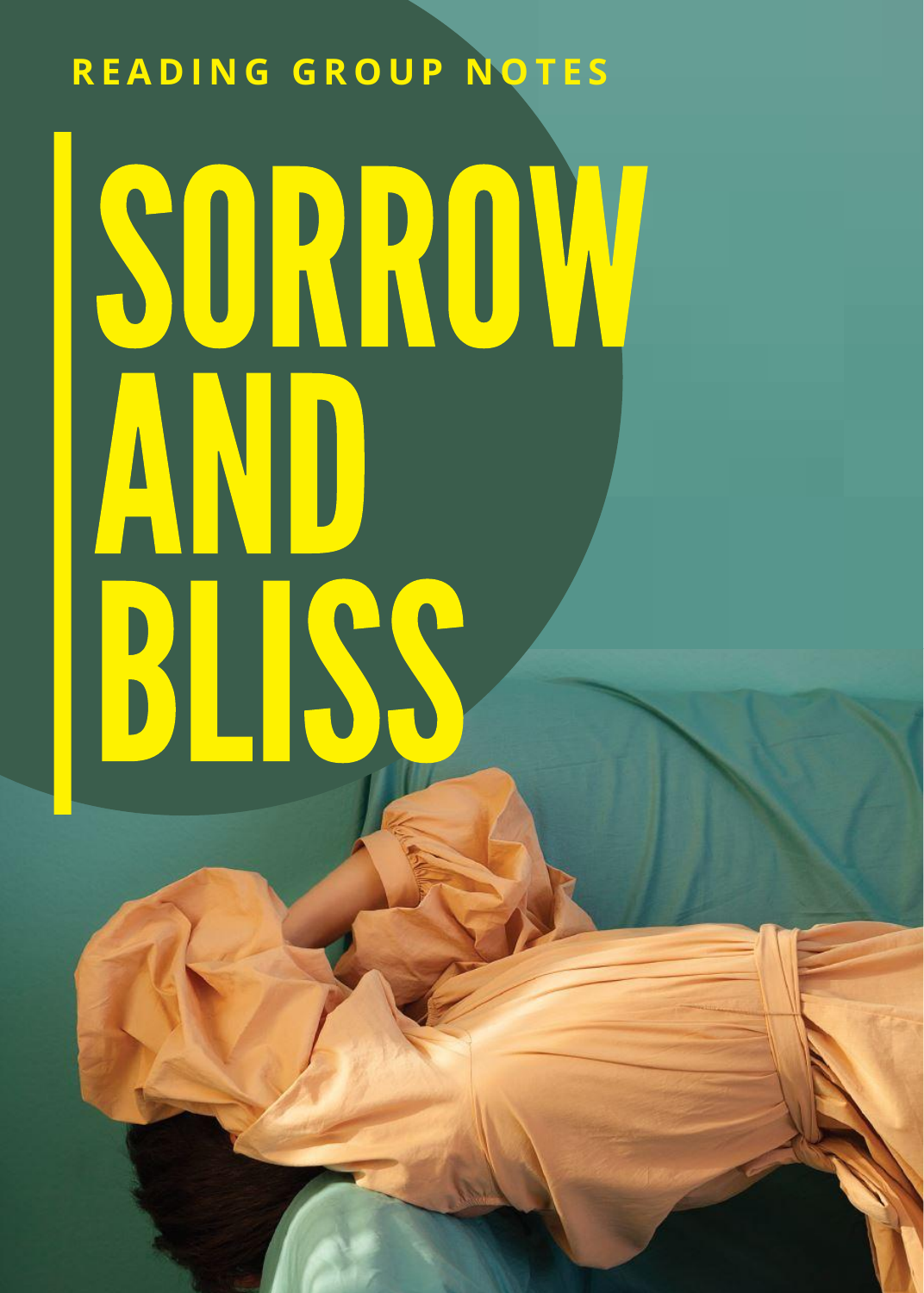## **UW AND BLIS**

#### **B Y M E G M AS O N**

"HOW CAN SOMETHING THIS TENDER BE THIS DARK? HOW CAN A BOOK THIS FUNNY BE SO SAD?" ASKED AUTHOR AND SYDNEY MORNING HERALD COLUMNIST JACQUELINE MALEY OF SORROW AND BLISS, A NEW **N O V E L B Y M E G M AS O N .**

THE PERFECT PICK FOR YOUR NEXT BOOK CLUB. SORROW AND BLISS IS A LOVE STORY ABOUT THE END OF A MARRIAGE. A COMING OF AGE ABOUT FAILING TO GROW UP. A COMEDY THAT WILL **MAKE YOU CRY... WITH THE MOST UNLIKEABLE HEROINE YOU'LL EVER FALL IN LOVE WITH.** 

**\* \* \***

Martha has known since she was 17 that there is something wrong with her. It's shaped her entire adult life, her marriage, friendships and career, it's cost her the one thing she has always wanted. And at 40, she still doesn't know what it is. Soon, she will find out. But when is it too late to solve the mystery of your existence? And if not knowing has made you who you are, what will be left after the finding out?

Although you will draw comparisons to Sally Rooney's *Conversation with Friends* and Gail Honeyman's *Eleanor Oliphant is Completely Fine*, to *Fleishman is in Trouble* by Taffy Brodesser-Akner and *My Year of Sleep* by Ottessa Moshfegh, *Sorrow and Bliss* is like no book you've read before.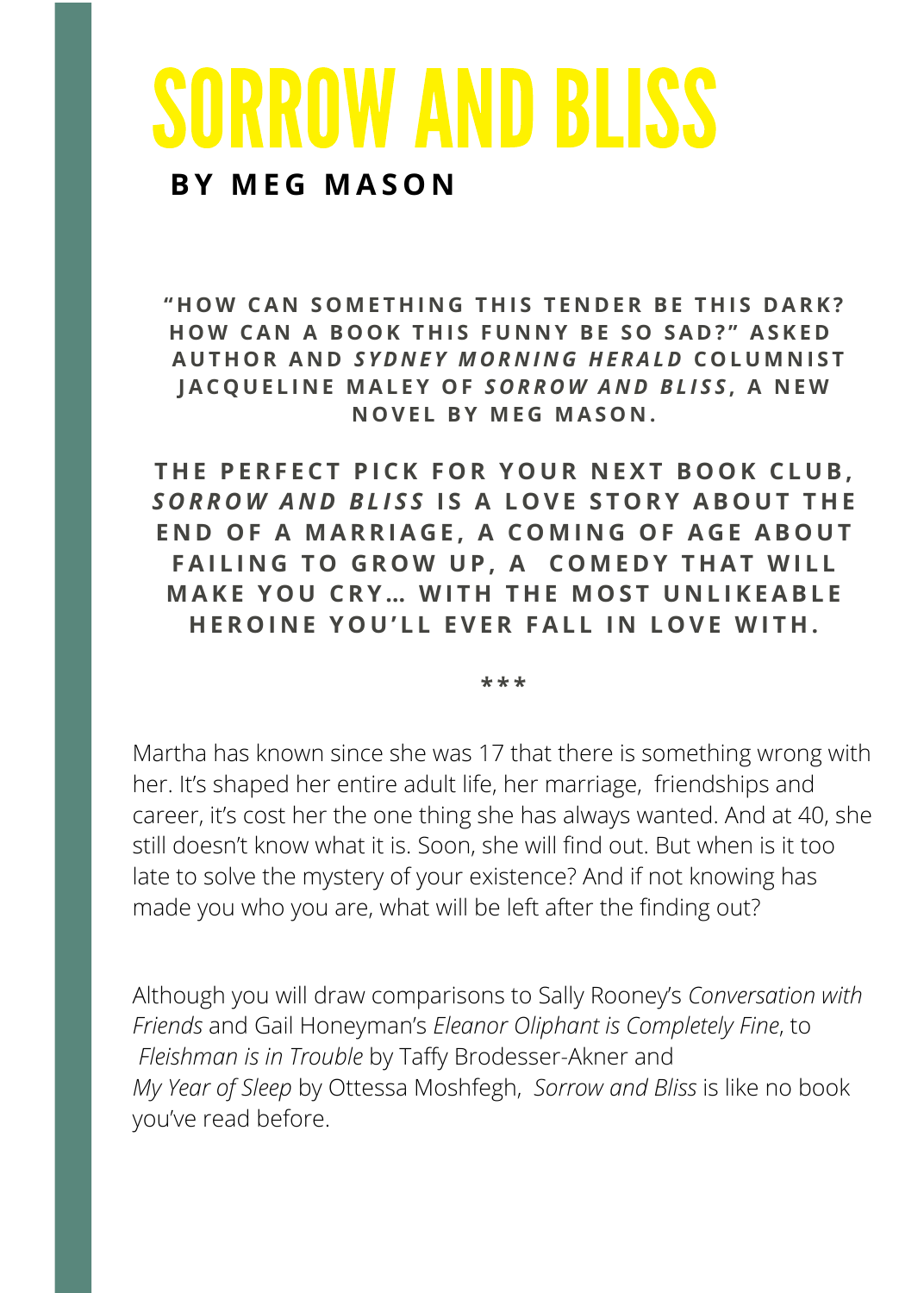#### **M E G M AS O N O N W R I T I N G** *S O R R O W A N D B L I S S*

Once you've found yourself on thesaurus.com looking up other words for "said" it becomes much harder to sustain the belief that the novel you're working on is going well. Harder still is keeping up the conviction that you have the skill and passion required for a long and prolific career in fiction since you've evidently exhausted your own stock of verbs two books in and lost all joy in the process while trying to produce a third.

When I arrived at that point in December 2018 - sitting miserably at my desk, wondering whether to make my character exclaim, declare, assert or utter whatever uninteresting thing he was going to say – I was a year into the task. I had realised, painfully early, that the premise which I'd been turning over for a year before that wasn't going to stand up, that its technical constraints were too many, that my characters were dull and unconvincing. But I didn't have another idea and I had sold this one, so I pressed on hoping it would come right.

It didn't. And now it was due. Because I am a journalist with a mortal fear of missing deadlines and because I wanted my publisher to see that I had at tried hard before giving up, I dragged the manuscript that was 85,000 words long and dreadful from start to finish into an email, apologised, asked her not to read it and pressed send. Then I burst into tears and went on seek.com.au to see what other jobs exist for someone who has only ever wanted to do one thing and now finds she isn't capable of it.

I do not know where publishers find such reserves of kindness and patience and encouragement for authors who aren't the easiest, most secure or emotionally hardy people you'll meet, even when they aren't grappling with failure and the devastation of their dreams. Mine took me out the following week and while I wept into the champagne that had been planned as celebratory and was now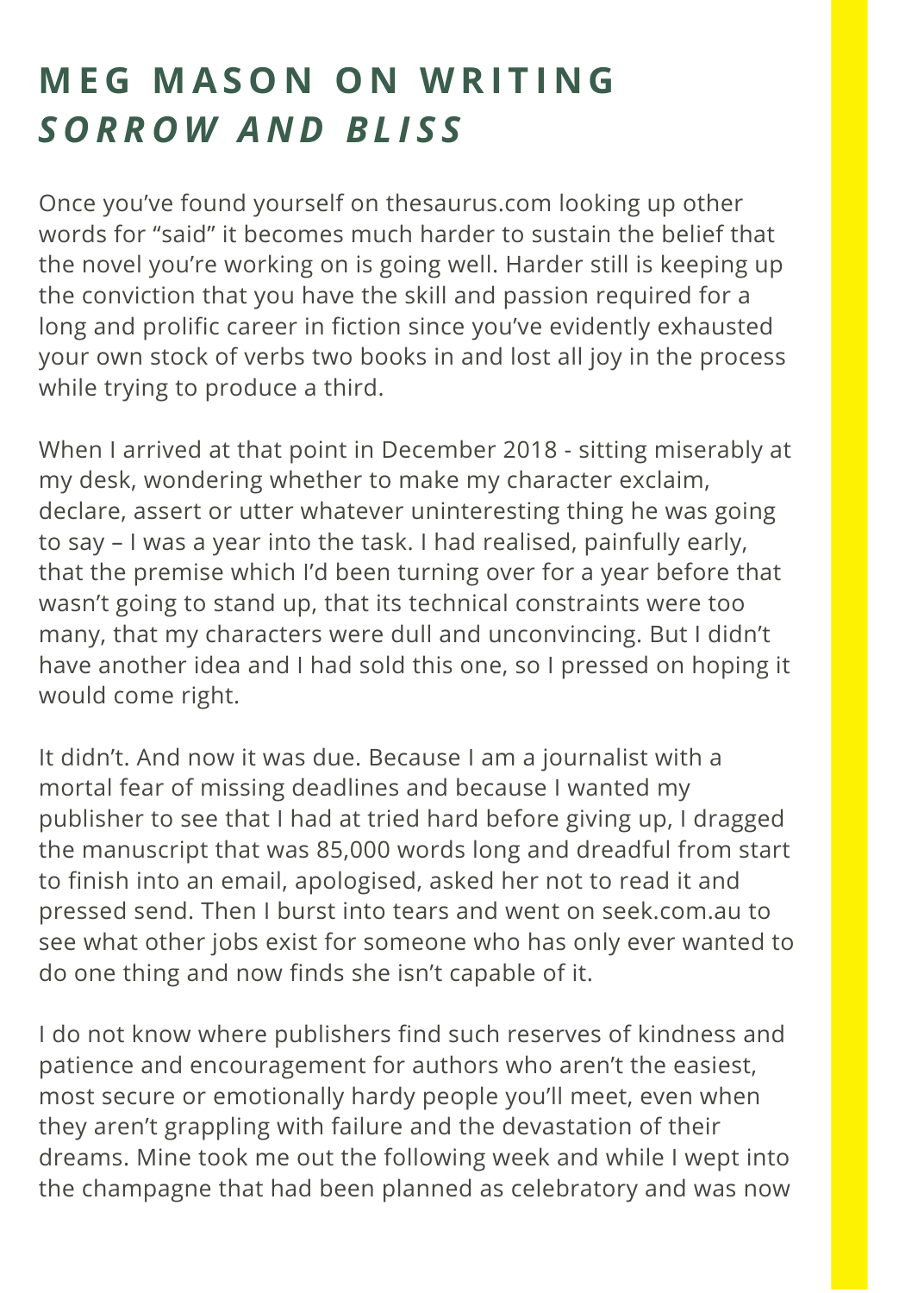medicinal, she told me that there were bits of goodness in what I had sent her. That she was sure the book could be salvaged, with more work, another draft or two. But I should take a break and then at some point, she said, I'd rediscover the joy of writing. And, she assured me as we were leaving, nothing is ever wasted. I did not believe her on either point because I had year's-worth of proof against the idea that writing can be joyful and nothing to show for all those miserable hours at my desk, but I hope I nodded and smiled before saying goodbye.

I wouldn't say fast-forward a few months since time doesn't tend to whiz by when you are bereft and rudderless. But one day, in March of 2019,a little picture dropped into my mind - of a couple at a wedding reception who notice a woman standing on her own. They decide to go over and introduce themselves but just as they do, the woman puts a canapé in her mouth. Unable to manage it in one bite, then unable to bite it in half or discreetly extract it, the following attempt at conversation is mortifying for all of three of them.

Clearly, a whole novel could not be hung on a troublesome canapé but I recognised the couple as the two main characters from that awful manuscript but transposed into a different time and place, they seemed suddenly real and interesting to me and I wanted to write that scene, for no reason and for no one except myself.

Another scene presented itself as I finished that one and then another and after that I couldn't stop. In form, what emerged wasn't like anything I had ever written before. It was all telling and no showing. The tone was spare and staccato. It didn't allow adjectives. The characters just said things.

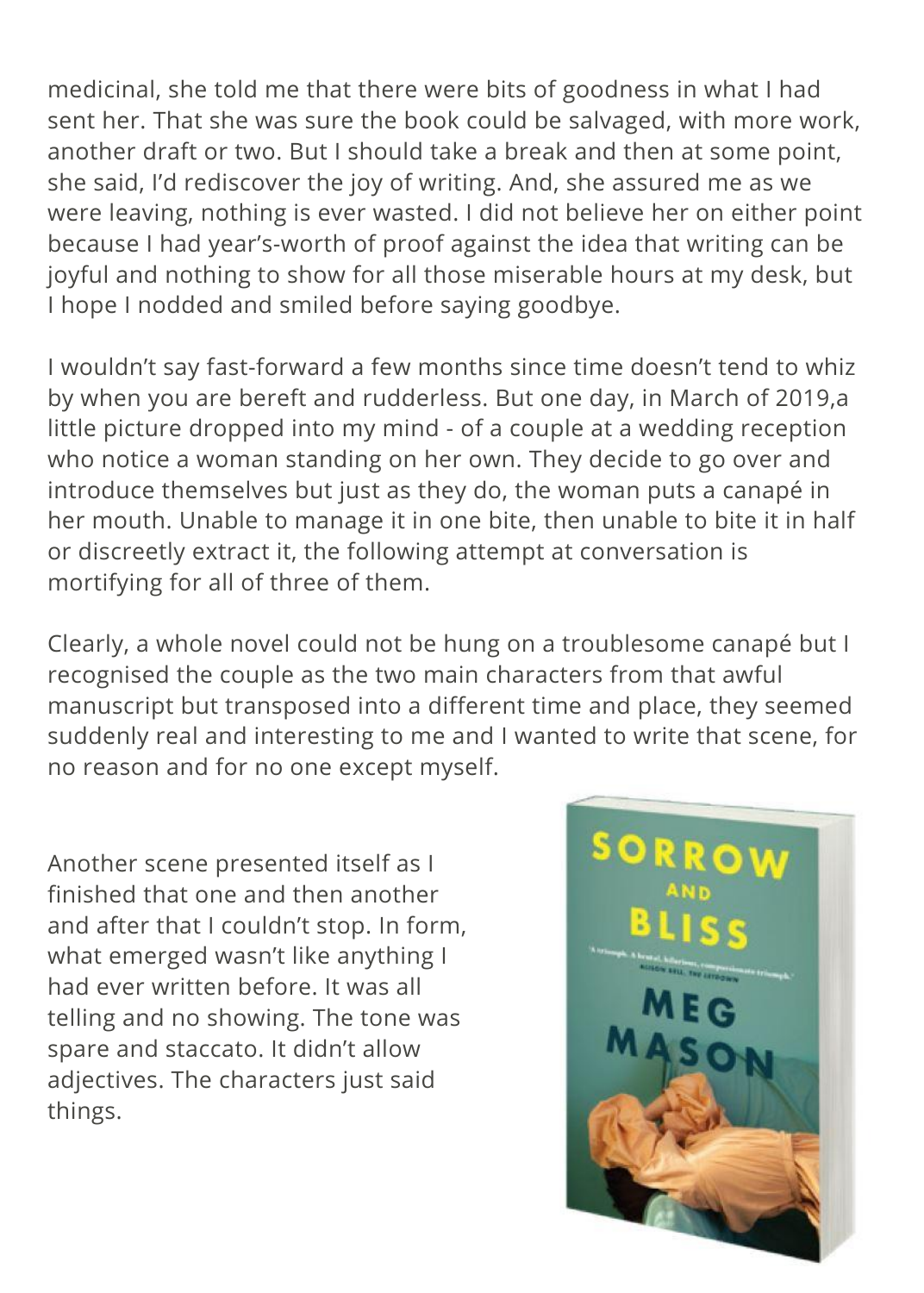For those reasons I was sure that it could never be published but I didn't care because there was no effort in the writing, no striving, no discipline required. It was all joy and it was all I wanted to be doing.

The moment with the canapé is the first scene of *Sorrow and Bliss*, which I finished exactly a year after abandoning my previous attempt. The process never stopped being joyful. Although the wasted year was painful at the time, it was necessary to produce an entirely different story and a style and characters that I love and hope that readers will love too. One of them is a writer who lives in terror of becoming reliant on thesaurus.com. Nothing is ever wasted.

#### **AB O U T T H E A U T H O R**



Photo taken by Grant Sparkes-Carroll

Meg Mason began her career in the UK at the *Financial Times* and *The Times*. Her work has since appeared in *The Sunday Times, The Sydney Morning Herald* and *The Sunday Telegraph*. She has written humour for *The New Yorker* and *Sunday STYLE*, monthly columns for *GQ* and *InsideOut* and is a regular contributor to *Vogue*, *Stellar*, *marie claire*, and *ELLE*.

Her first book *Say It Again in a Nice Voice* (HarperCollins), a memoir of early motherhood, was published in 2012. Her novel *You Be Mother* (HarperCollins) followed in 2017. She lives in Sydney.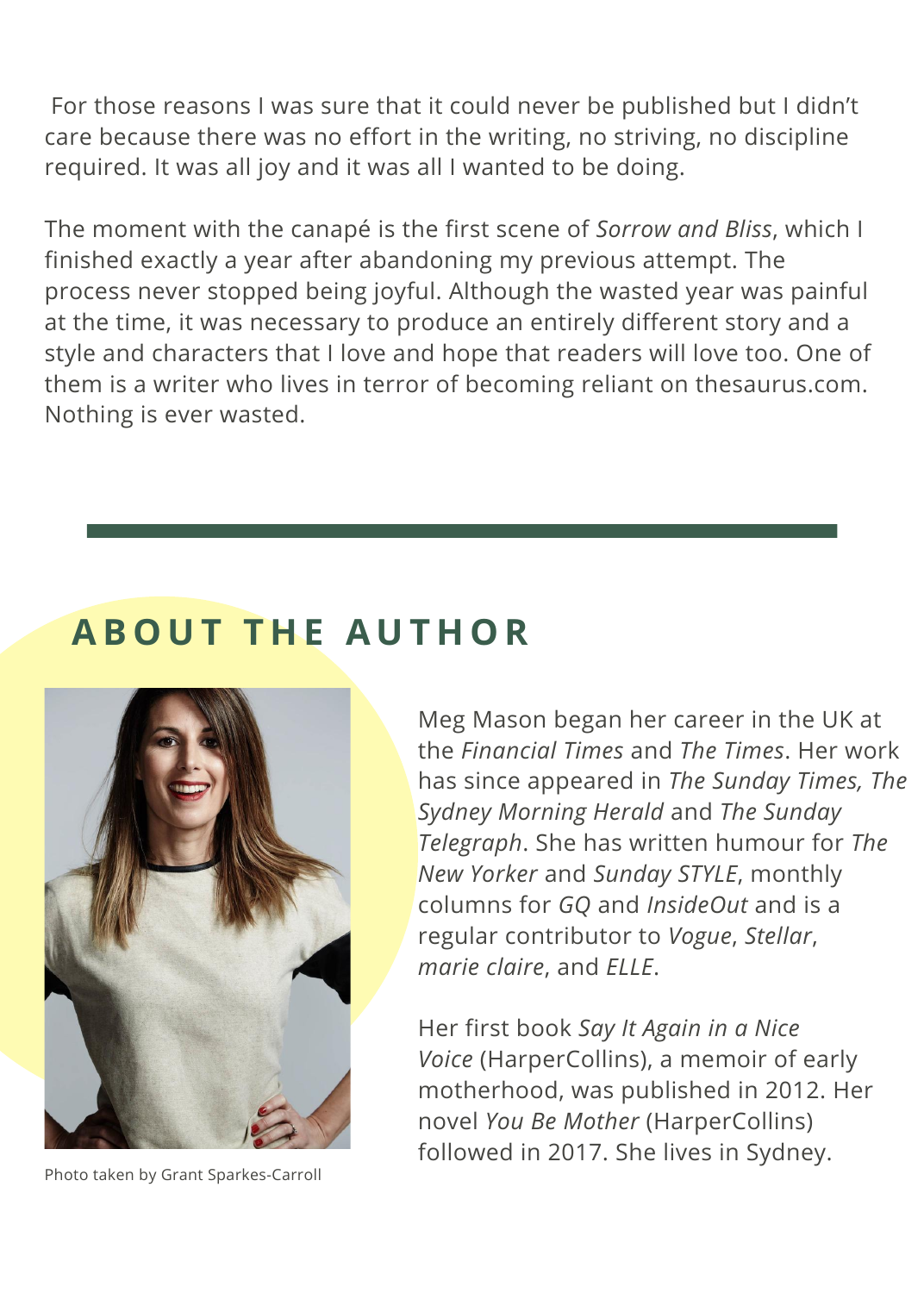#### **R E V I E W Q U O T E S**

'This book is so good. Compelling, funny, sad, moving; I can't put it down. The feeling readers live for. Wholeheartedly recommend.' HOLLY RINGLAND, author of *The Lost Flowers of Alice Hart*

*'*I just adored this book. It's timely and dark and poignant and funny. It was filled with such eviscerating compassion and rage; I couldn't get enough of it. I inhaled it in a single weekend, unable to put it down. Meg Mason is a searing talent - I am so glad to have discovered her writing and I cannot wait to see what she does next.'

KATE LEAVER, author of *The Friendship Cure* and *Good Dog*

It's hilarious and warm and touching, while also being devastating. I would classify this novel as an unclassifiable novel.' JO LEWIN, The Booktopia Books Podcast

'It's incredibly funny, one of the wittiest novels I've read in a long time. It makes Liane Moriarty look dry.'

BEN HUNTER, The Booktopia Books Podcast

'Damn I loved this – make sure it's on your wish list. It's an anti-love love story. Mason has managed to configure a novel about women's mental health and self-sabotage and instead of using high literary stylings as Moshfegh or Broder would she's utilised romance novel tropes and just turned it all on its head making for very accessible and downright delightful reading and yet she's still kept some of the pathos and darkness. Wildly impressive and so damn satisfying to read. It ultimately filled me with hope.'

JACLYN CRUPI, editor and bookseller, Hill of Content, Melbourne

'Meg Mason pulls off an extraordinary feat - this is a novel that is darkly funny and unsparing of its targets, but also gentle and humane. The bone-dry voice of the narrator captures you on the first page and sweeps you along like a fast-moving current. Once you open it, cancel your plans. You won't be putting it down.'

JACQUELINE MALEY, columnist and author of *The Truth About Her*